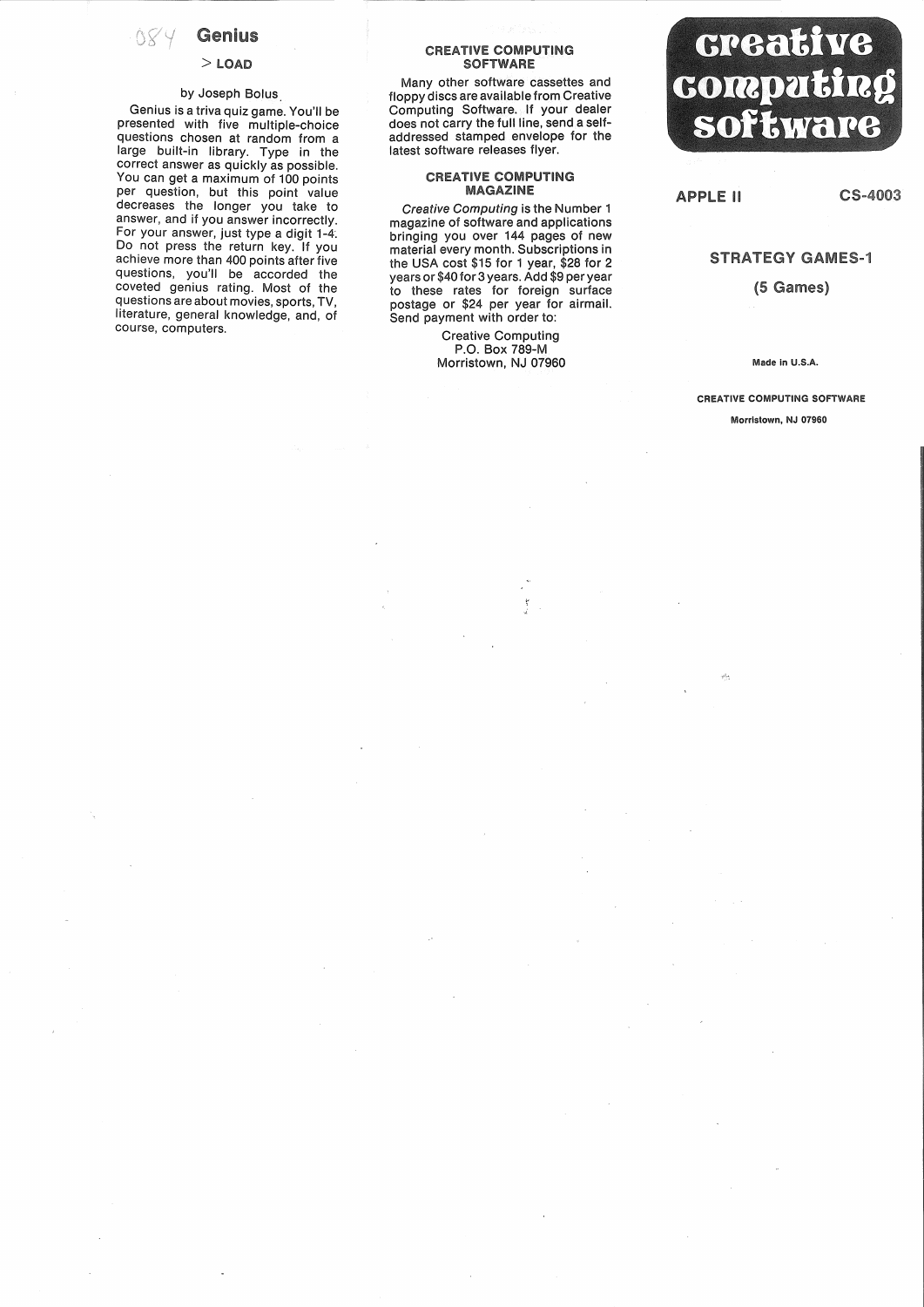# **Blockade**

 $070$ 

# $>$  LOAD

### by Jeff Yuan

In this game, played against the Apple or another person, each player controls a marker which moves across the screen, leaving a visible trail The object of the game' is to keep your marker moving longer than your opponent, but not running into the border of the screen, or a trail (either yours or your opponent's). You can control the direction of your marker, but can not stop it from moving.

When the game starts, you can select the one or two player option, and whether the speed of the markers increases with time (for a more challenging game). The keyboard is used by both players for inputting the directions of their markers. If only one player is playing vs the computer, then only the keys for player #1 are used.



Player #1 is the violet marker, player #2 is green. A running score is kept during a series of games.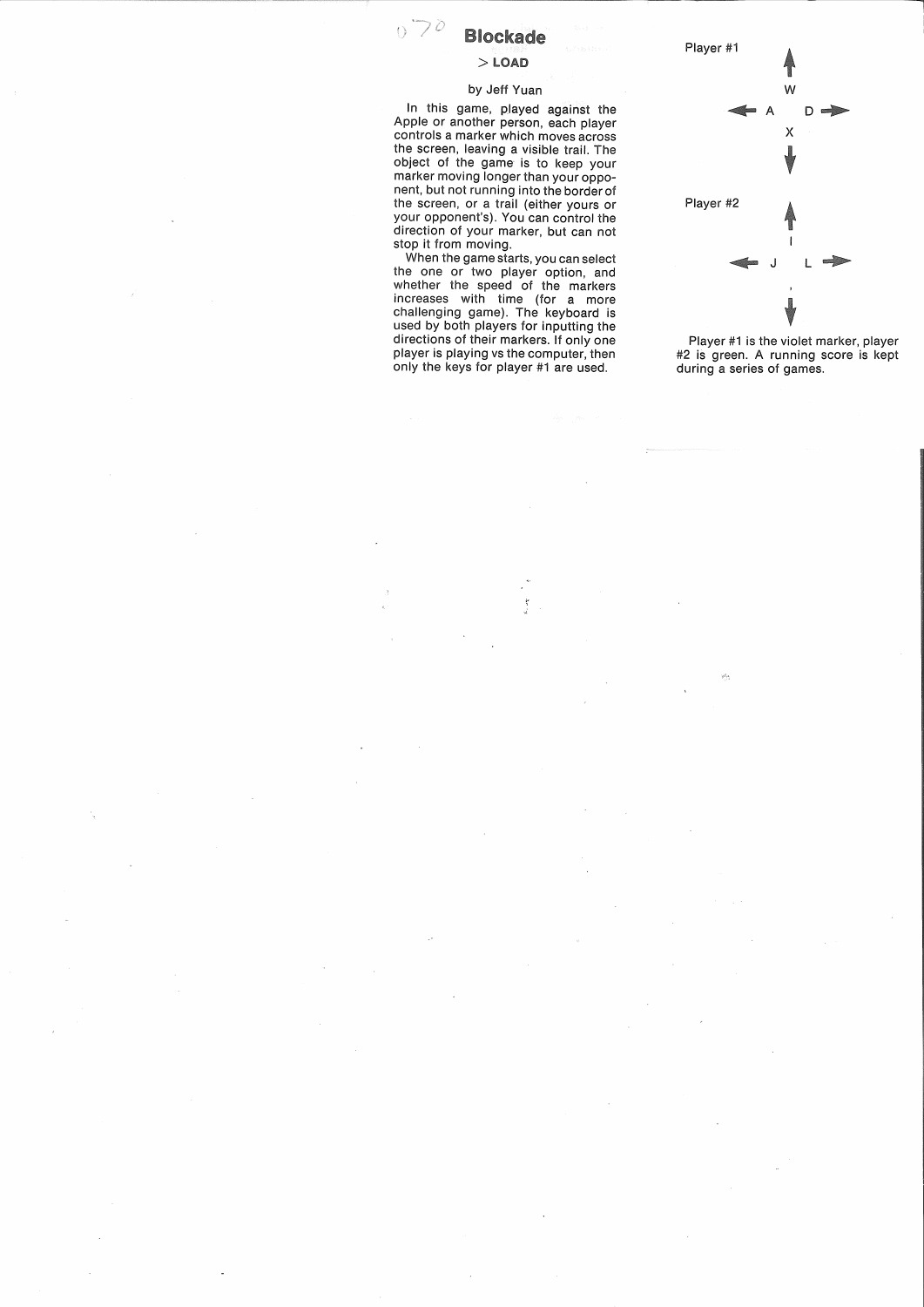Checkers loads under Applesoft BASIC, with option #1 (graphics but no REM or LET). It will not load under Applesoft II.

## $037$ **Skunk**

# $>$  LOAD

## by Duncan Bailey

Play this dice game against a (human) friend or the Apple. The object of the game is to accumulate 100 points first. On each turn, you may roll the dice or quit. If you quit, play passes to your opponent. If you roll, the sum of the dice is added to your score. But if one of the dice is a one, you lose all the points from the correct turn, and your opponent rolls. And if both the dice are ones (snake eyes), then you lose all the points you have accumulated so far!

Use your game paddle to control rolling and quitting. Keep the paddle at the center of its adjustment, and turn it counterclockwise to roll. Turn it clockwise to end your turn. If you notice that the dice keep rolling continuously, or your turn keeps ending mysteriously, then check that your game paddle is returned to the center position.

Trivia buffs: SKUNK has also been published as PIG and NOT ONE.

# $0.9<sub>0</sub>$ **UFO**

#### $>$  LOAD

#### by David and John Cook

You are the captain of a space ship, carrying the last remnants of the human race, after a space war with another planet in which both worlds were destroyed. The aliens have launched a similar vessel, and will attempt to destroy your ship..Obvious-Iy, you don't want that to happen.

Each ship begins with 10,000 units of energy (you're the one on the left), and each also has the same commands.

| Here are your options:        |                    |                                 |
|-------------------------------|--------------------|---------------------------------|
| Command                       | Range              | <b>Energy Usage</b>             |
| G (Heavy Guns)                | 0-1100 km          | 10 units                        |
| W (Warheads)                  | 1000-<br>10000 km  | 100 units                       |
| L (Laser)                     | 10000-<br>20000 km | 1000 units                      |
| A (Approach                   |                    | 100 units                       |
| R (Retreat)                   |                    | 100 units                       |
| M (Maintenance<br>and Repair) |                    | $+100$ from<br>solar collectors |

0 (List optionsion screen)

On each turn, type the letter indicating your command. After your order is executed, you're given a battle report, and then your opponent takes a turn. The game ends when either ship loses all its energy reserves.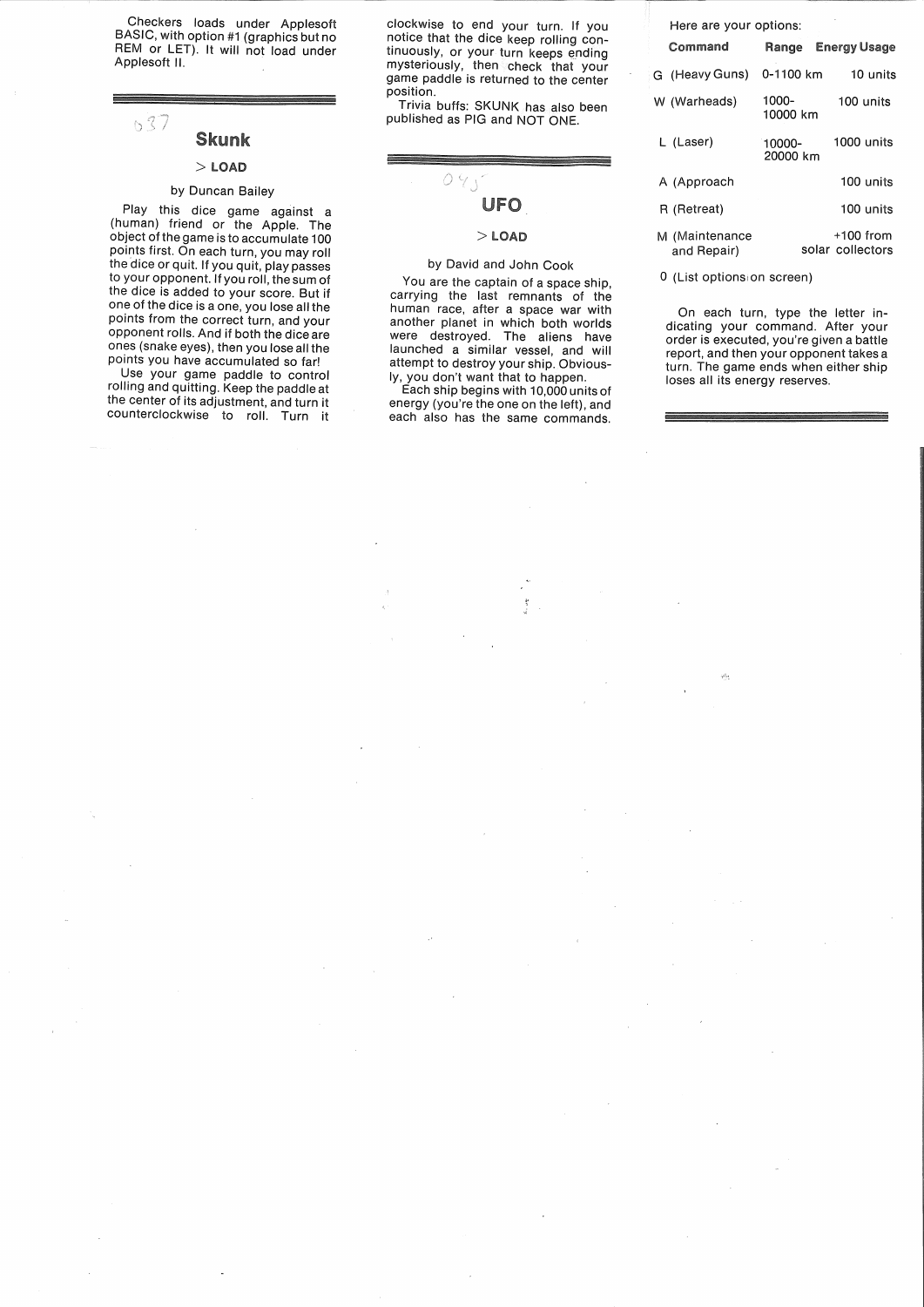#### **Apple II Loading Instructions**

The four programs on this tape will load in a standard 16K Apple II with integer BASIC. Consult the Apple manual for information on what kindof cassette recorder to use, how to connect it to the computer, etc.

All the games on this tape load under Apple integer BASIC(>prompt) except for the first program, Checkers, which loads under Applesoft BASIC () prompt). You must use the original Applesoft BASIC (comes on cassette) and select option #1, which allows graphics commands. Checkers will not load under Applesoft II, because of incompatibilities between the two versions of Applesoft BASIC.

lf you have trouble loading a program, be sure to try both copies (there's one on each side of the cassette). Try adjusting the volume control on your tape player. This is sometimes a critical factor in getting a good load. If you still can't load the programs, then send the tape back to Creative Computing for replacement.

# **Checkers**

## (Option #1)

#### by Verne Bauman

This program allows you to play a standard game of checkers against your Apple, in color. The squares on the board are referenced with a coordinate system (display along the edges). For example, 1,1 is the lower left square, 1,8 the upper left, 8,1 the lower right, and 8,8, the upper right. When it's your turn, the computer will ask FROM? Type in the coordinates of the piece you want to move (horizontal position vertical position) separated by a comma. Then the computer will ask TO? Type in the coordinates you want to move the piece to. If the move was a jump, you'll be asked +TO? If you have another jump, type in the coordinates; otherwise type in 0,0 to end your move.

On the display, your men are purple, and the computer's men are green. Your kings are half-white and halfpurple, the computer's are half-white and half-green.